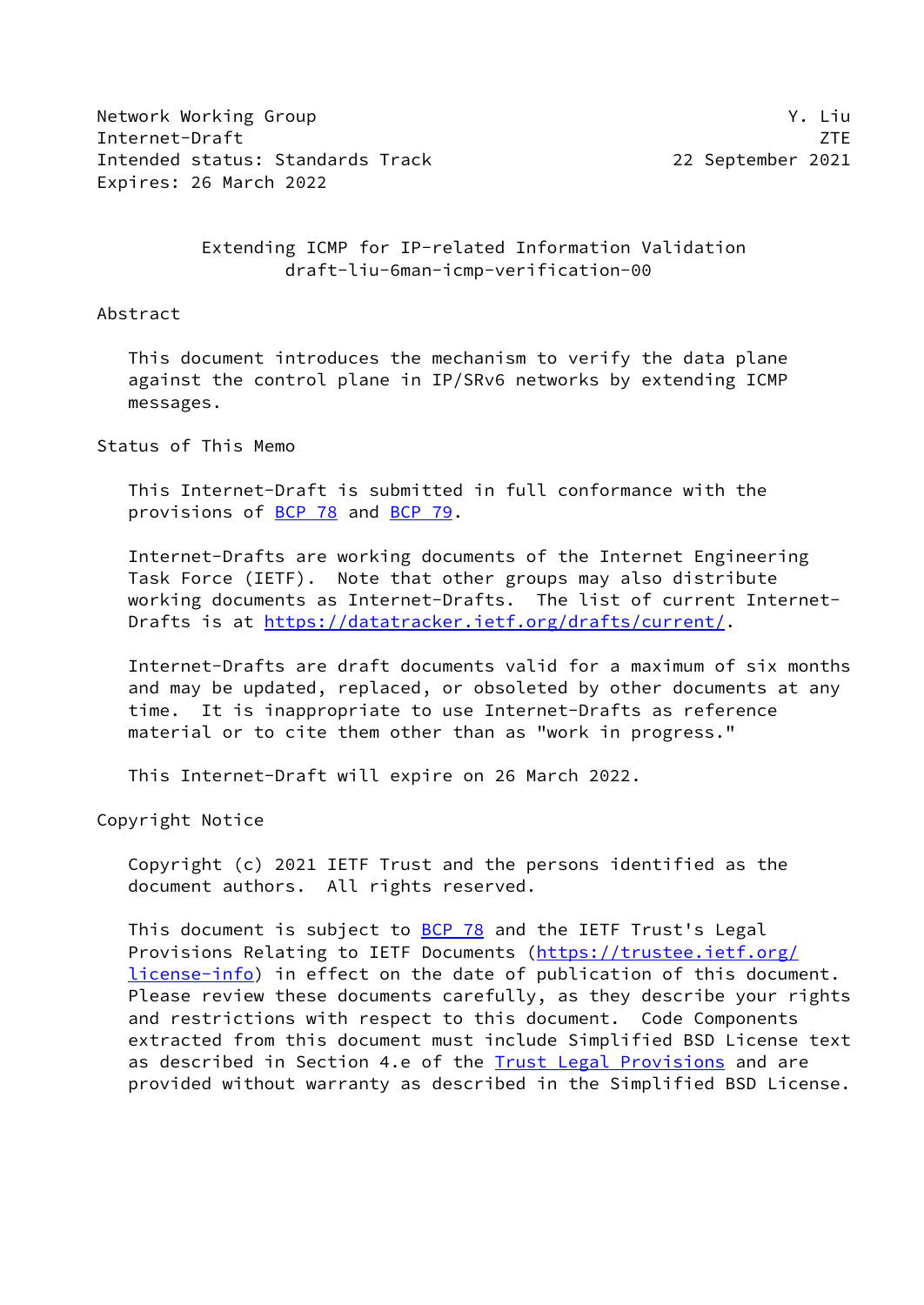<span id="page-1-1"></span>

## Table of Contents

|                                                  | $\overline{2}$  |
|--------------------------------------------------|-----------------|
| Requirements Language<br>1.1.                    | $\overline{3}$  |
| ICMPv6 Validation Request<br>2.                  | $\overline{3}$  |
| $2.1$ . Validation Information Object            | $\overline{4}$  |
| 2.1.1. SRv6 Endpoint Behavior                    | $\overline{5}$  |
| $2.1.2$ . IPv6 Prefix IGP Algorithm              | $\underline{6}$ |
| 2.1.3. SRv6 IGP-Adjacency Segment                | $\underline{6}$ |
|                                                  | $\underline{8}$ |
|                                                  | 9               |
| 3.                                               | 10              |
| ICMP Validation Message Processing<br>4.         | 10              |
| $\underline{4.1}$ . Sending a Validation Request | 11              |
| Receiving a Validation Request<br>4.2.           | 11              |
| 4.3. Sending a Validation Reply                  | 12              |
|                                                  | 13              |
| $4.4$ . Receiving a Validation Reply             | 13              |
| 5.                                               | 13              |
| 6.                                               | 14              |
| 7.                                               | 14              |
| Normative References<br>7.1.                     | 14              |
| Informative References<br>7.2.                   | 15              |
| Author's Address                                 | 17              |
|                                                  |                 |

# <span id="page-1-0"></span>[1](#page-1-0). Introduction

 An MPLS label can be related with various FEC information, e.g, VPN IP prefix [[RFC4365](https://datatracker.ietf.org/doc/pdf/rfc4365)], LDP IP prefix[RFC5036], flex algorithms[I-D.ietf-lsr-flex-algo] and etc. Most of these information can be advertised via control plane protocols(e.g, IGP, BGP, etc).

 Procedures for simple and efficient mechanisms to verify the data plane against the control plane using LSP Ping in MPLS network are well defined in [\[RFC8029](https://datatracker.ietf.org/doc/pdf/rfc8029)]. Normally, when a new feature is introduced and the MPLS label is associated with new information, the LSP Ping mechanism is still applicable by defining new FEC sub-TLV with the new information encoded in it.

 On the other hand, IP addresses, especially the IPv6 address/SRv6 SID, can be related with extra information/function besides basic forwarding/routing semantics.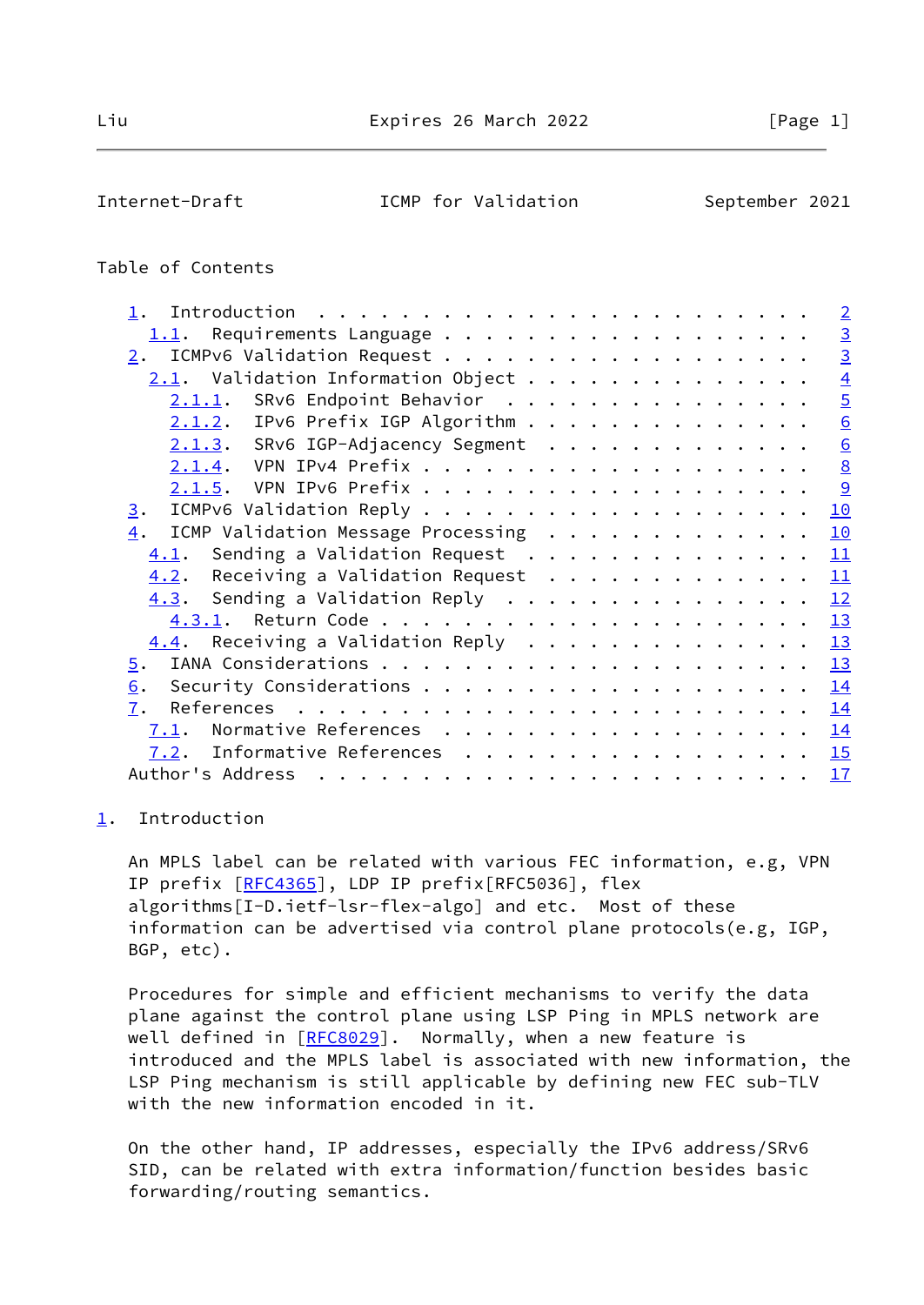Below is a non-exhaustive list of the information that can be related with IP addresses/SRv6 SIDs and propagated to the control plane.

\* VPN/EVPN Services [\[I-D.ietf-bess-srv6-services](#page-17-0)]

| Liu | Expires 26 March 2022 | [Page 2] |  |
|-----|-----------------------|----------|--|
|     |                       |          |  |

<span id="page-2-1"></span>Internet-Draft **ICMP** for Validation September 2021

- \* SRv6 Endpoint Behaviors for Network Programming [[RFC8986\]](https://datatracker.ietf.org/doc/pdf/rfc8986)
- \* Flex Algorithms [[I-D.ietf-lsr-flex-algo](#page-17-1)] [[I-D.ietf-lsr-ip-flexalgo\]](#page-17-2)
- \* Service Functions [\[I-D.ietf-spring-sr-service-programming](#page-17-3)]
- \* End-to-end Intent of a Path [\[I-D.hegde-spring-mpls-seamless-sr](#page-17-4)] [[I-D.dskc-bess-bgp-car-problem-statement\]](#page-16-1)

 In IP networks, there're requirements to check the consistency between the control plane and the data plane to localize faults.

 Take IPv4 VPN as an example, in MPLS, an MPLS label is allocated for the VPN prefix, the label is advertised together with the VPN prefix via BGP [\[RFC4365](https://datatracker.ietf.org/doc/pdf/rfc4365)]. To verify this information, VPN IPv4 Prefix FEC sub-TLV is defined which carries the VPN prefix to be verified via LSP ping[RFC8029]. Similarly, in SRv6, an SRv6 SID is associated with a VPN prefix, and they are advertised together via BGP[I-D.ietf-bess-srv6-services]. One may want to verify the SID related VPN prefix just like what is done in MPLS-VPN.

 This document introduces the mechanism to verify the data plane against the control plane in IP networks by extending ICMP messages. Currently this document focuses on the extensions of ICMPv6 and the related processing procedures, considering that the requirements are stronger for IPv6/SRv6 networks.

## <span id="page-2-0"></span>[1.1](#page-2-0). Requirements Language

 The key words "MUST", "MUST NOT", "REQUIRED", "SHALL", "SHALL NOT", "SHOULD", "SHOULD NOT", "RECOMMENDED", "MAY", and "OPTIONAL" in this document are to be interpreted as described in [\[RFC2119](https://datatracker.ietf.org/doc/pdf/rfc2119)].

<span id="page-2-2"></span>[2](#page-2-2). ICMPv6 Validation Request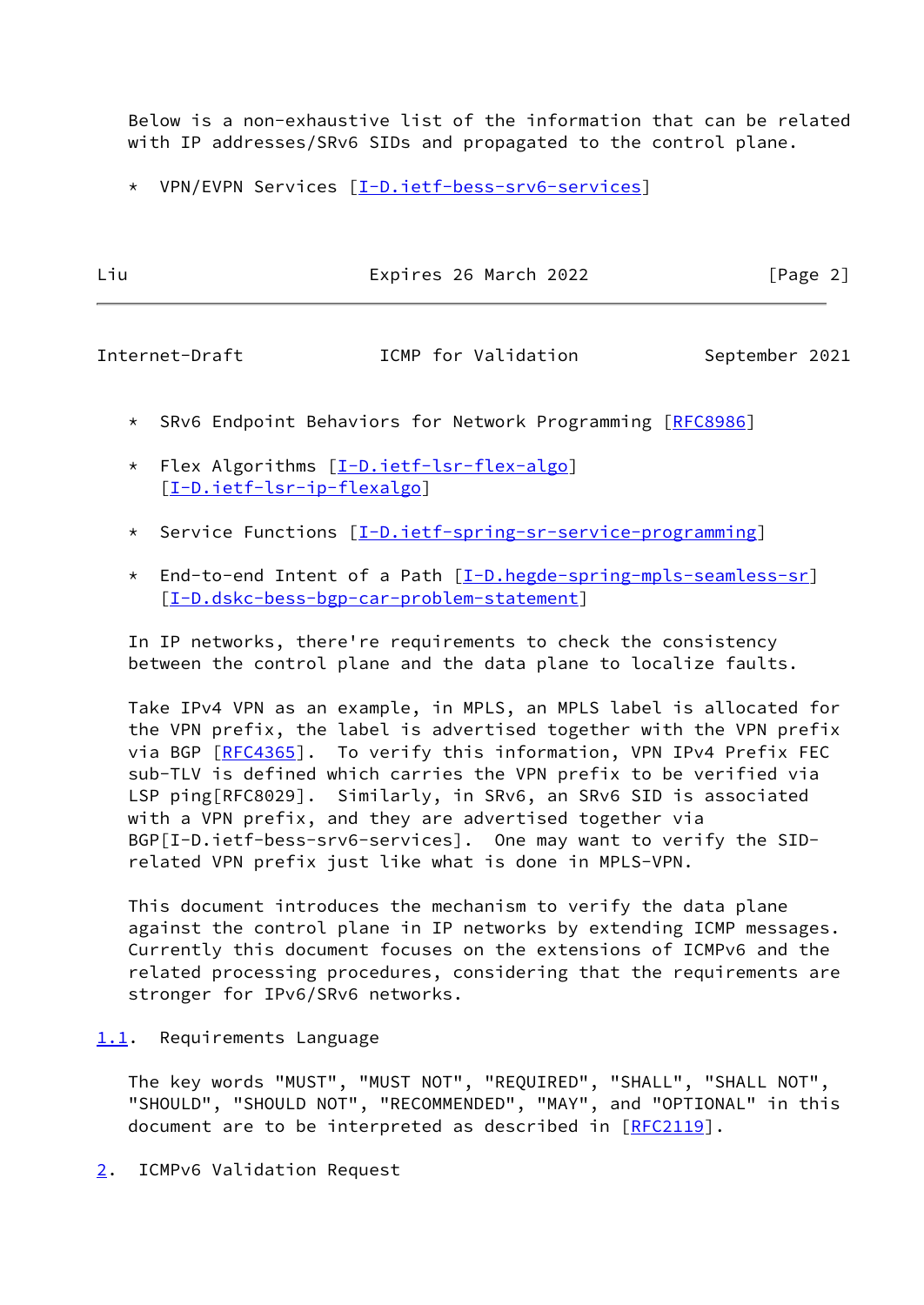The Validation Request message is defined for ICMPv6[RFC4443]. Like any ICMPv6 message, the ICMPv6 Validation Request message is encapsulated in an IPv6 header.

The structure of ICMP Validation Request is shown in Figure 1, where:

Liu **Expires 26 March 2022** [Page 3]

<span id="page-3-0"></span>Internet-Draft **ICMP** for Validation September 2021

 $0$  1 2 3 0 1 2 3 4 5 6 7 8 9 0 1 2 3 4 5 6 7 8 9 0 1 2 3 4 5 6 7 8 9 0 1 +-+-+-+-+-+-+-+-+-+-+-+-+-+-+-+-+-+-+-+-+-+-+-+-+-+-+-+-+-+-+-+-+ | Type | Code | Checksum | +-+-+-+-+-+-+-+-+-+-+-+-+-+-+-+-+-+-+-+-+-+-+-+-+-+-+-+-+-+-+-+-+ Identifier | Sequence Number| Reserved | +-+-+-+-+-+-+-+-+-+-+-+-+-+-+-+-+-+-+-+-+-+-+-+-+-+-+-+-+-+-+-+-+ ICMP Extension Structure

Figure 1: Validation Request

- \* Type: The value is TBD1.
- \* Code: MUST be set to 0 and MUST be ignored upon receipt.
- \* Checksum: For ICMPv6, see [\[RFC4443](https://datatracker.ietf.org/doc/pdf/rfc4443)].
- \* Identifier: An Identifier to aid in matching Validation Replies to Validation Requests. May be zero.
- \* Sequence Number: A Sequence Number to aid in matching Validation Replies to Validation Requests. May be zero.
- \* Reserved: This field MUST be set to 0 and ignored upon receipt.
- \* ICMP Extension Structure: The ICMP Extension Structure carries the information that needs to be verified. Section [7 of \[RFC4884\]](https://datatracker.ietf.org/doc/pdf/rfc4884#section-7) defines the ICMP Extension Structure. As per [\[RFC4884](https://datatracker.ietf.org/doc/pdf/rfc4884)], the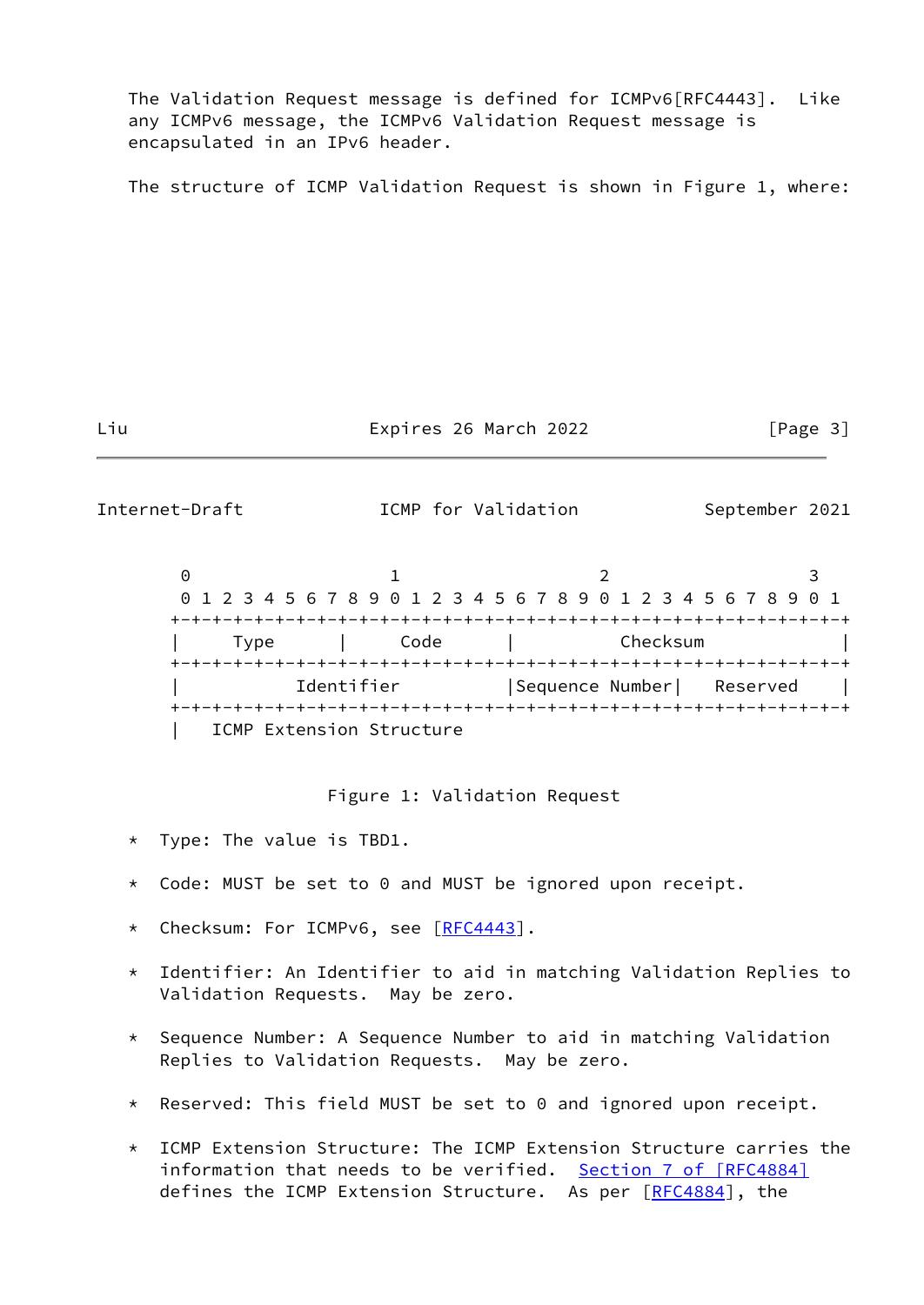Extension Structure contains one Extension Header followed by one or more objects. When applied to the ICMP Validation Request message, the ICMP Extension Structure MUST only contain one or more instance of the Validation Information Objects as defined in [section 2.1](#page-4-0).

<span id="page-4-0"></span>[2.1](#page-4-0). Validation Information Object

The Validation Information Object is shown in Figure 2, where:

Liu Expires 26 March 2022 [Page 4]

<span id="page-4-1"></span>Internet-Draft **ICMP** for Validation September 2021

0 1 2 3 0 1 2 3 4 5 6 7 8 9 0 1 2 3 4 5 6 7 8 9 0 1 2 3 4 5 6 7 8 9 0 1 +-+-+-+-+-+-+-+-+-+-+-+-+-+-+-+-+-+-+-+-+-+-+-+-+-+-+-+-+-+-+-+-+ | Length | Class-Num | C-Type | +-+-+-+-+-+-+-+-+-+-+-+-+-+-+-+-+-+-+-+-+-+-+-+-+-+-+-+-+-+-+-+-+ | | | // (Object payload) // | | | +-+-+-+-+-+-+-+-+-+-+-+-+-+-+-+-+-+-+-+-+-+-+-+-+-+-+-+-+-+-+-+-+

Figure 2: Validation Information Object

- \* Length: Length of the object, measured in octets, including the Object Header and Object Payload.
- \* Class-Num: Validation Information Object. The value is TBD2.
- \* Object payload: Variable-length field. C-Type-specific data.
- \* C-Type: For this object, the C-Type is used to indicate the type of the information that needs to be verified. The values of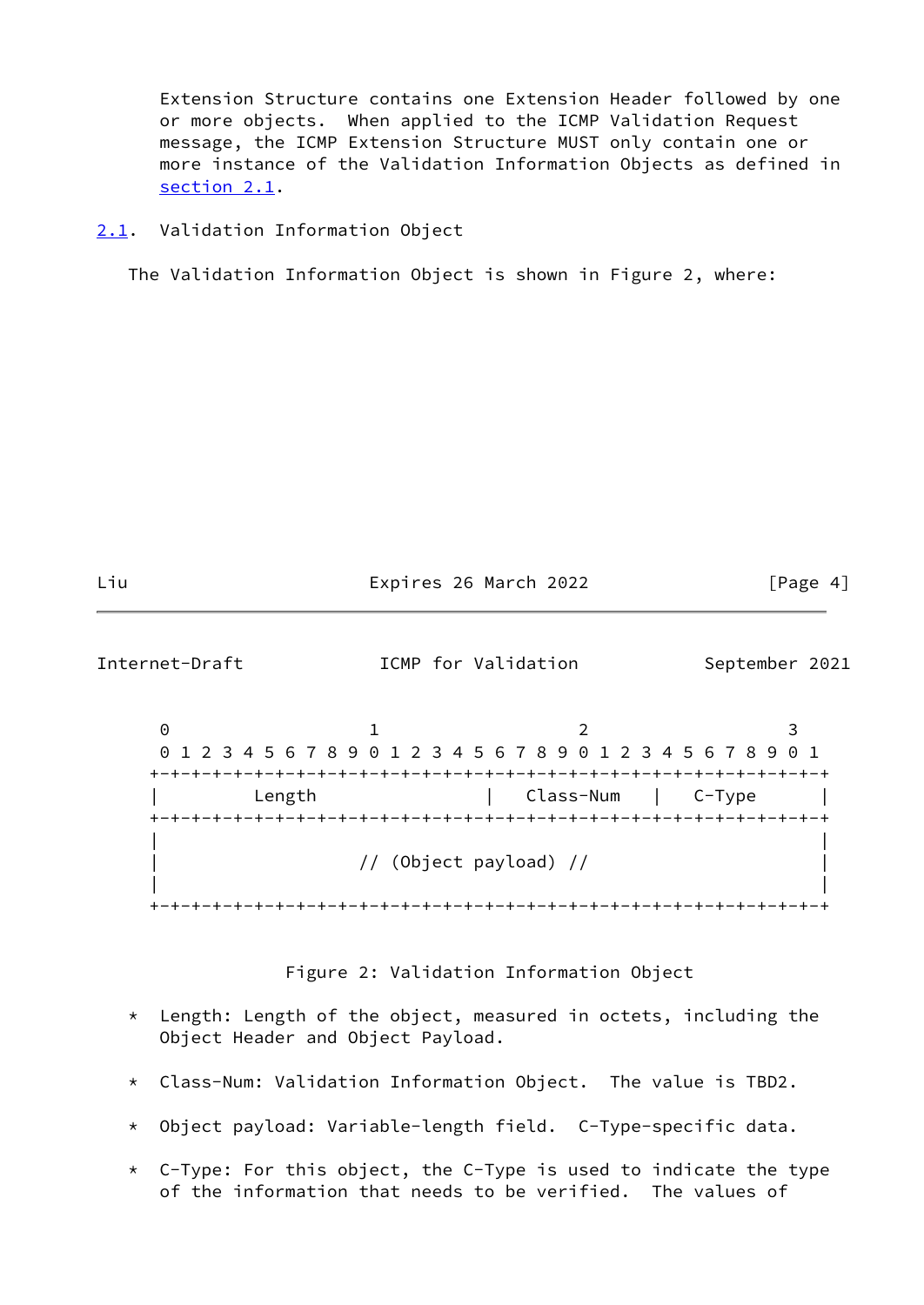C-Type and the corresponding object payload are given below:

| $C-Type$      | Object Payload             |
|---------------|----------------------------|
|               |                            |
|               | Endpoint Behavior          |
| $\mathcal{P}$ | IPv6 Prefix IGP Algorithm  |
| 3             | SRv6 IGP-Adjacency Segment |
| 4             | VPN IPv4 Prefix            |
| 5             | VPN IPv6 Prefix            |

 Other C-Type values and the corresponding information carried in object payload will be defined as needed.

<span id="page-5-0"></span>[2.1.1](#page-5-0). SRv6 Endpoint Behavior

When the endpoint behavior[RFC8986] of an SRv6 SID needs to be verified, the following format of object payload is used.

0 1 2 3 0 1 2 3 4 5 6 7 8 9 0 1 2 3 4 5 6 7 8 9 0 1 2 3 4 5 6 7 8 9 0 1 +-+-+-+-+-+-+-+-+-+-+-+-+-+-+-+-+-+-+-+-+-+-+-+-+-+-+-+-+-+-+-+-+ Endpoint Behavior | Must Be Zero +-+-+-+-+-+-+-+-+-+-+-+-+-+-+-+-+-+-+-+-+-+-+-+-+-+-+-+-+-+-+-+-+

Liu **Expires 26 March 2022** [Page 5]

<span id="page-5-2"></span>Internet-Draft **ICMP** for Validation September 2021

 Endpoint Behavior: 2 octets. The codepoints for the Endpoint behaviors are defined in the "SRv6 Endpoint Behaviors" registry defined in [[RFC8986\]](https://datatracker.ietf.org/doc/pdf/rfc8986).

<span id="page-5-1"></span>[2.1.2](#page-5-1). IPv6 Prefix IGP Algorithm

 IGP Flex-Algorithm can be used with both Segment Routing data planes(i.e, SR-MPLS and SRv6) [[I-D.ietf-lsr-flex-algo](#page-17-1)] and for regular IPv4 and IPv6 prefixes [\[I-D.ietf-lsr-ip-flexalgo](#page-17-2)] .

 When the algorithm of an SRv6 SID or IPv6 prefix needs to be verified, the following format of object payload is used.

 $0$  1 2 3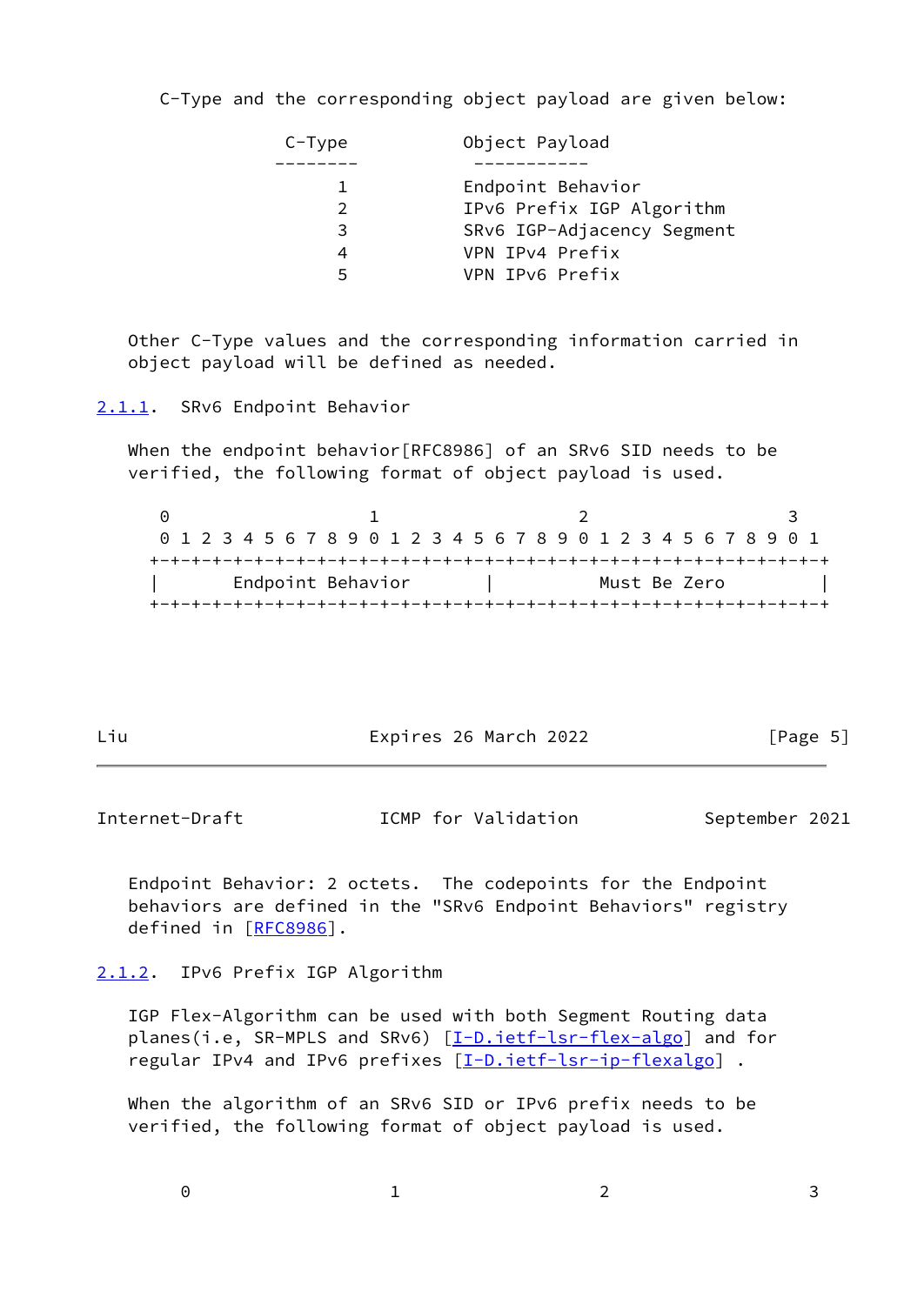0 1 2 3 4 5 6 7 8 9 0 1 2 3 4 5 6 7 8 9 0 1 2 3 4 5 6 7 8 9 0 1 +-+-+-+-+-+-+-+-+-+-+-+-+-+-+-+-+-+-+-+-+-+-+-+-+-+-+-+-+-+-+-+-+

| Protocol | Algorithm | Reserved |  |
|----------|-----------|----------|--|
|          |           |          |  |

#### Protocol

 Set to 1 if the responder MUST perform validation using OSPF as the IGP protocol. Set to 2 if the responder MUST perform validation using IS-IS as the IGP protocol. Set to 0 if the responder can use any IGP protocol for validation.

#### Algorithm

Set to 0 if the default algorithm is used. Set to 1 if Strict Shortest Path First (Strict-SPF) algorithm is used. For Flex-Algo, the Algorithm field MUST be set with the algorithm value (values can be 128-255).

SRv6 End SIDs inherit the algorithm from the parent locator.

#### Reserved

MUST be 0 when originated and MUST be ignored when received.

<span id="page-6-0"></span>[2.1.3](#page-6-0). SRv6 IGP-Adjacency Segment

 This object payload is applicable for SRv6 IGP-Adjacency defined in [\[RFC8402](https://datatracker.ietf.org/doc/pdf/rfc8402)]. The format is as specified below:

Liu Expires 26 March 2022 [Page 6]

Internet-Draft **ICMP** for Validation September 2021

 $0$  1 2 3 0 1 2 3 4 5 6 7 8 9 0 1 2 3 4 5 6 7 8 9 0 1 2 3 4 5 6 7 8 9 0 1 +-+-+-+-+-+-+-+-+-+-+-+-+-+-+-+-+-+-+-+-+-+-+-+-+-+-+-+-+-+-+-+-+ Adj. Type | Protocol | Algorithm | Reserved +-+-+-+-+-+-+-+-+-+-+-+-+-+-+-+-+-+-+-+-+-+-+-+-+-+-+-+-+-+-+-+-+ ~ ~ Local Interface ID (4 or 16 octets) +-+-+-+-+-+-+-+-+-+-+-+-+-+-+-+-+-+-+-+-+-+-+-+-+-+-+-+-+-+-+-+-+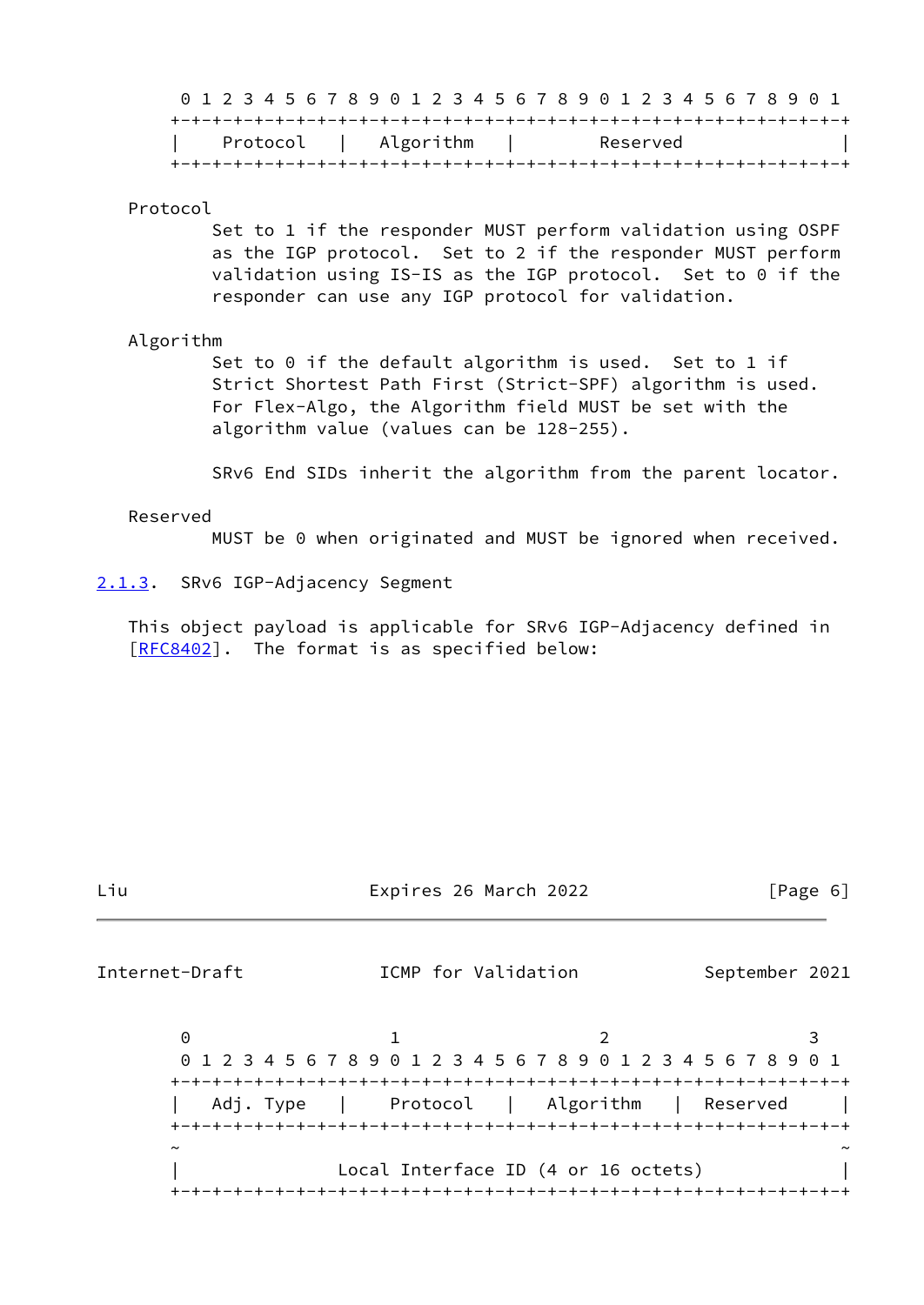~ ~ | Remote Interface ID (4 or 16 octets) | +-+-+-+-+-+-+-+-+-+-+-+-+-+-+-+-+-+-+-+-+-+-+-+-+-+-+-+-+-+-+-+-+ ~ ~ Advertising Node Identifier (4 or 6 octets) +-+-+-+-+-+-+-+-+-+-+-+-+-+-+-+-+-+-+-+-+-+-+-+-+-+-+-+-+-+-+-+-+ ~ ~ Receiving Node Identifier (4 or 6 octets) +-+-+-+-+-+-+-+-+-+-+-+-+-+-+-+-+-+-+-+-+-+-+-+-+-+-+-+-+-+-+-+-+

Adj. Type (Adjacency Type)

 Set to 1 when the Adjacency Segment is a Parallel Adjacency as defined in [[RFC8402](https://datatracker.ietf.org/doc/pdf/rfc8402)]. Set to 4 when the Adjacency Segment is IPv4 based and is not a Parallel Adjacency. Set to 6 when the Adjacency Segment is IPv6 based and is not a Parallel Adjacency. Set to 0 when the Adjacency Segment is over an unnumbered interface.

Protocol

 Set to 1 if the responder MUST perform validation using OSPF as the IGP protocol. Set to 2 if the responder MUST perform validation using IS-IS as the IGP protocol. Set to 0 if the responder can use any IGP protocol for validation.

Algorithm

Set to 0 if the default algorithm is used. Set to 1 if Strict Shortest Path First (Strict-SPF) algorithm is used. For Flex-Algo, the Algorithm field MUST be set with the algorithm value (values can be 128-255).

 The algorithm is specified in the individual SRv6 Adjacency SID.

Liu Expires 26 March 2022 [Page 7]

<span id="page-7-0"></span>Internet-Draft **ICMP** for Validation September 2021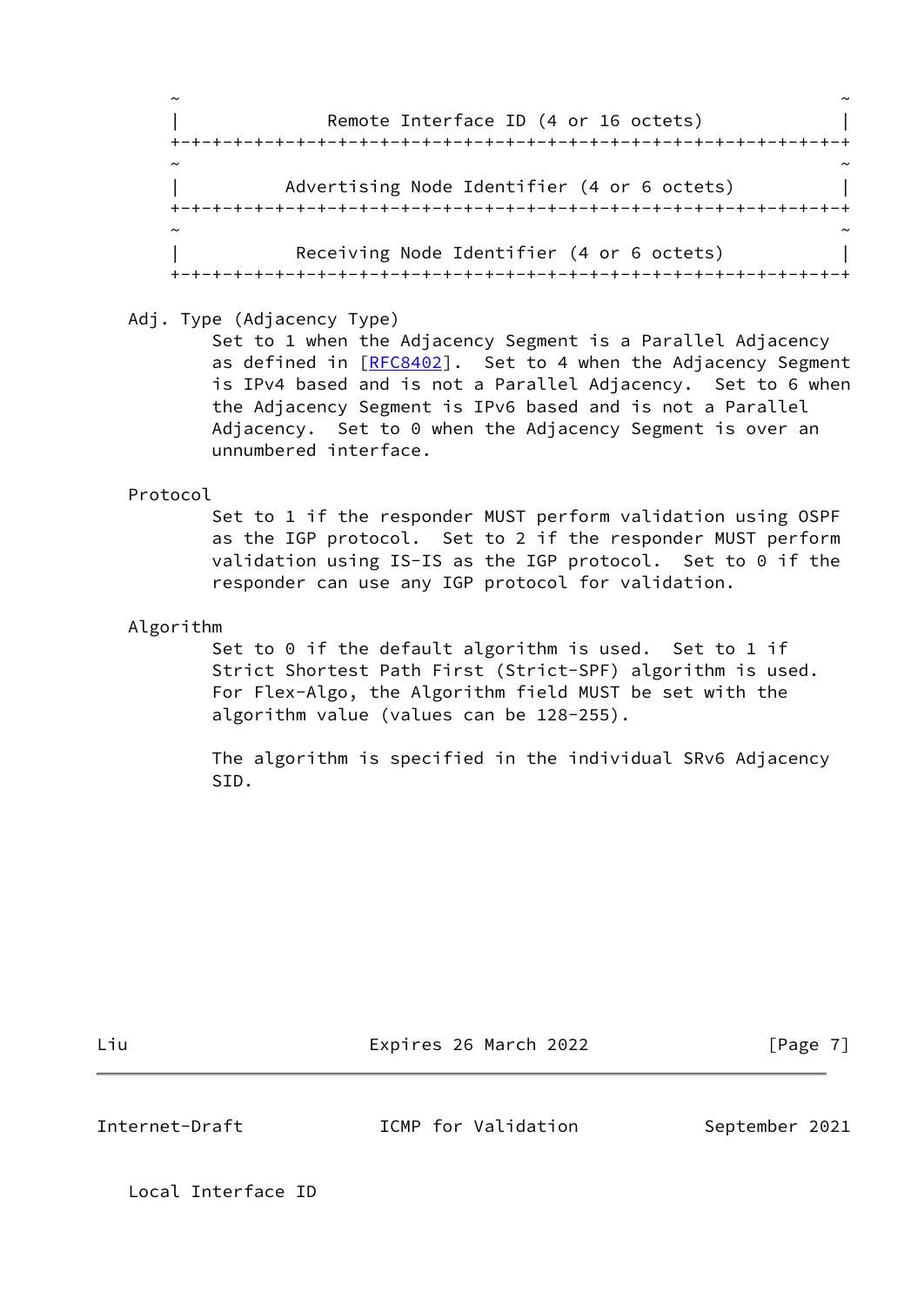An identifier that is assigned by the local node for a link to which the Adjacency Segment ID is bound. This field is set to a local link address (IPv4 or IPv6). For IPv4, this field is 4 octets; for IPv6, this field is 16 octets. If unnumbered, this field is 4 octets and includes a 32-bit link identifier as defined in [\[RFC4203](https://datatracker.ietf.org/doc/pdf/rfc4203)] and [\[RFC5307](https://datatracker.ietf.org/doc/pdf/rfc5307)]. If the Adjacency Segment ID represents Parallel Adjacencies, this field is 4 octets and MUST be set to 4 octets of zeroes.

Remote Interface ID

 An identifier that is assigned by the remote node for a link on which the Adjacency Segment ID is bound. This field is set to the remote (downstream neighbor) link address (IPv4 or IPv6). For IPv4, this field is 4 octets; for IPv6, this field is 16 octets. If unnumbered, this field is 4 octets and includes a 32-bit link identifier as defined in [\[RFC4203](https://datatracker.ietf.org/doc/pdf/rfc4203)] and [\[RFC5307](https://datatracker.ietf.org/doc/pdf/rfc5307)]. If the Adjacency Segment ID represents Parallel Adjacencies, this field is 4 octets and MUST be set to 4 octets of zeroes.

Advertising Node Identifier

 This specifies the Advertising Node Identifier. When the Protocol field is set to 1, then this field is 4 octets and carries the 32-bit OSPF Router ID. If the Protocol field is set to 2, then this field is 6 octets and carries the 48-bit IS-IS System ID. If the Protocol field is set to 0, then this field is 4 octets and MUST be set to zero.

Receiving Node Identifier

 This specifies the downstream node identifier. When the Protocol field is set to 1, then this field is 4 octets and carries the 32-bit OSPF Router ID. If the Protocol field is set to 2, then this field is 6 octets and carries the 48-bit IS-IS System ID. If the Protocol field is set to 0, then this field is 4 octets and MUST be set to zero.

## <span id="page-8-0"></span>[2.1.4](#page-8-0). VPN IPv4 Prefix

 IPv4 VPN Over SRv6 Core is introduced in [\[I-D.ietf-bess-srv6-services](#page-17-0)], where an SRv6 service SID is associated with a VPN IPv4 prefix at the egress PE.

 When the related VPN IPv4 prefix of an SRv6 service SID needs to be verified, the following format of object payload is used. The Value field consists of the RD advertised with the VPN IPv4 prefix, the IPv4 prefix (with trailing 0 bits to make 32 bits in all), and a prefix length, as follows: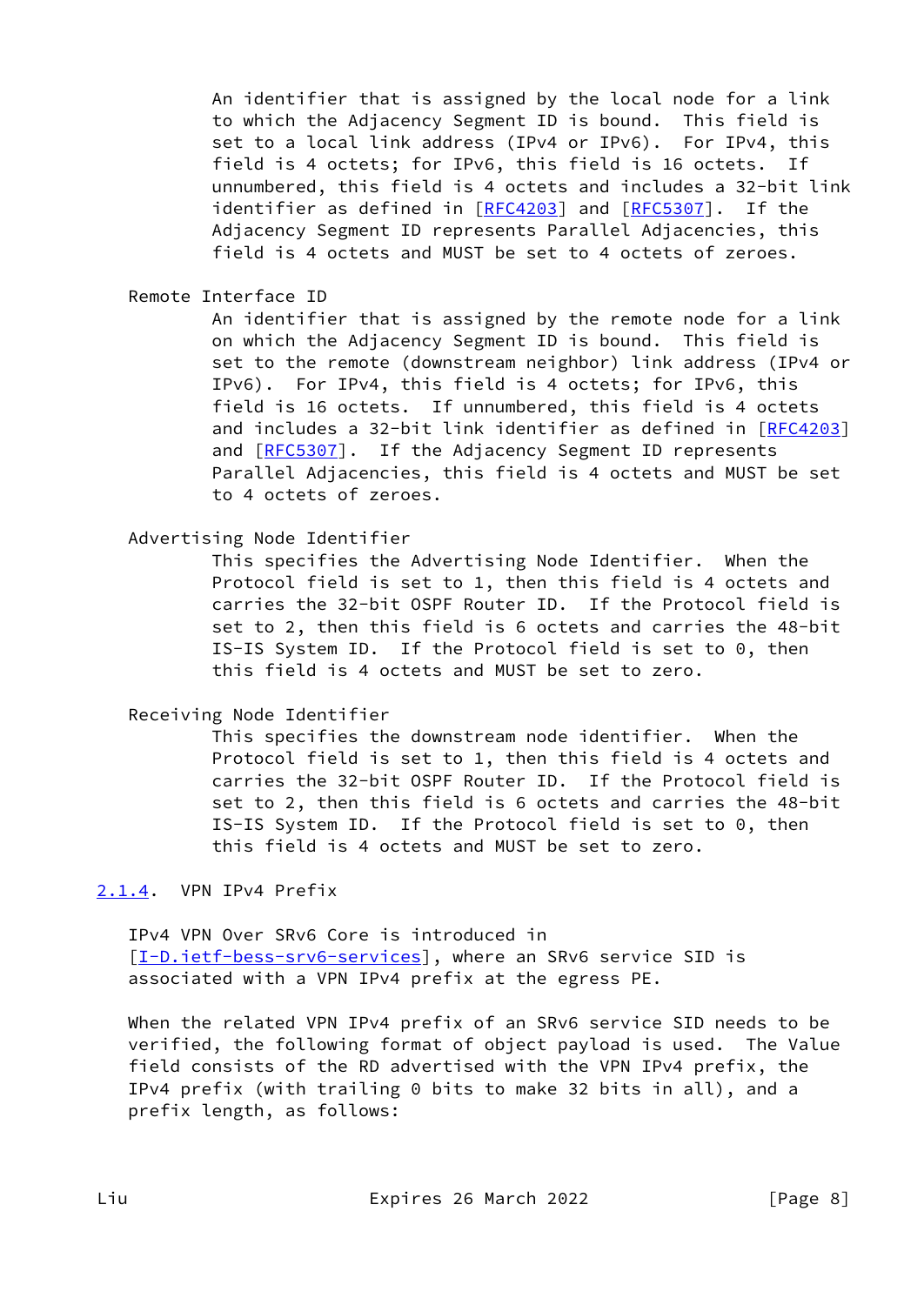<span id="page-9-1"></span>

Internet-Draft **ICMP** for Validation September 2021

 $0$  1 2 3 0 1 2 3 4 5 6 7 8 9 0 1 2 3 4 5 6 7 8 9 0 1 2 3 4 5 6 7 8 9 0 1 +-+-+-+-+-+-+-+-+-+-+-+-+-+-+-+-+-+-+-+-+-+-+-+-+-+-+-+-+-+-+-+-+ Route Distinguisher | (8 octets) | +-+-+-+-+-+-+-+-+-+-+-+-+-+-+-+-+-+-+-+-+-+-+-+-+-+-+-+-+-+-+-+-+ | IPv4 prefix | +-+-+-+-+-+-+-+-+-+-+-+-+-+-+-+-+-+-+-+-+-+-+-+-+-+-+-+-+-+-+-+-+ | Prefix Length | Must Be Zero +-+-+-+-+-+-+-+-+-+-+-+-+-+-+-+-+-+-+-+-+-+-+-+-+-+-+-+-+-+-+-+-+

 The RD is an 8-octet identifier, it does not contain any inherent information. The purpose of the RD is solely to allow one to create distinct routes to a common IPv4 address prefix. The encoding of the RD is not important here. When matching this field to the local information, it is treated as an opaque value.

<span id="page-9-0"></span>[2.1.5](#page-9-0). VPN IPv6 Prefix

 IPv6 VPN Over SRv6 Core is introduced in [\[I-D.ietf-bess-srv6-services](#page-17-0)], where an SRv6 service SID is associated with a VPN IPv6 prefix at the egress PE.

 When the related VPN IPv6 prefix of an SRv6 service SID needs to be verified, the following format of object payload is used.

 The object payload field consists of the RD advertised with the VPN IPv6 prefix, the IPv6 prefix (with trailing 0 bits to make 128 bits in all), and a prefix length, as follows:

 $0$  1 2 3 0 1 2 3 4 5 6 7 8 9 0 1 2 3 4 5 6 7 8 9 0 1 2 3 4 5 6 7 8 9 0 1 +-+-+-+-+-+-+-+-+-+-+-+-+-+-+-+-+-+-+-+-+-+-+-+-+-+-+-+-+-+-+-+-+ Route Distinguisher | (8 octets) | +-+-+-+-+-+-+-+-+-+-+-+-+-+-+-+-+-+-+-+-+-+-+-+-+-+-+-+-+-+-+-+-+ | IPv6 prefix | | | | | | | +-+-+-+-+-+-+-+-+-+-+-+-+-+-+-+-+-+-+-+-+-+-+-+-+-+-+-+-+-+-+-+-+ | Prefix Length | Must Be Zero | +-+-+-+-+-+-+-+-+-+-+-+-+-+-+-+-+-+-+-+-+-+-+-+-+-+-+-+-+-+-+-+-+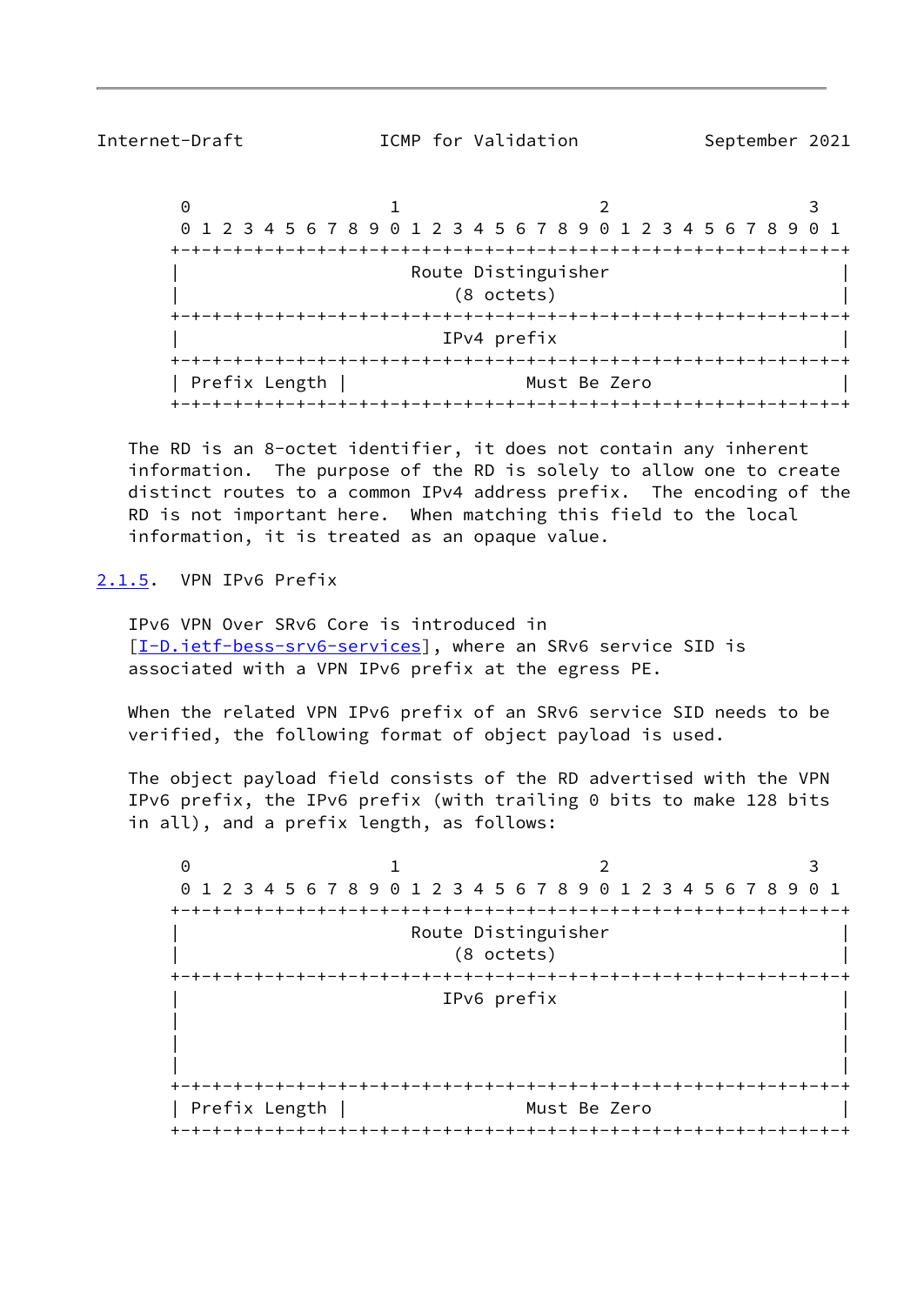<span id="page-10-1"></span>Internet-Draft **ICMP** for Validation September 2021

 The RD is an 8-octet identifier, it does not contain any inherent information. The purpose of the RD is solely to allow one to create distinct routes to a common IPv4 address prefix. The encoding of the RD is not important here. When matching this field to the local information, it is treated as an opaque value.

<span id="page-10-0"></span>[3](#page-10-0). ICMPv6 Validation Reply

 The Validation Reply message is defined for ICMPv6. Like any ICMPv6 message, the ICMP Extended Echo Reply message is encapsulated in an IPv6 header. Figure 3 describes the ICMPv6 Validation Reply message.

 $0$  1 2 3 0 1 2 3 4 5 6 7 8 9 0 1 2 3 4 5 6 7 8 9 0 1 2 3 4 5 6 7 8 9 0 1 +-+-+-+-+-+-+-+-+-+-+-+-+-+-+-+-+-+-+-+-+-+-+-+-+-+-+-+-+-+-+-+-+ | Type | Code | Checksum | +-+-+-+-+-+-+-+-+-+-+-+-+-+-+-+-+-+-+-+-+-+-+-+-+-+-+-+-+-+-+-+-+ Identifier | Sequence Number| Reserved | +-+-+-+-+-+-+-+-+-+-+-+-+-+-+-+-+-+-+-+-+-+-+-+-+-+-+-+-+-+-+-+-+

Figure 3: Validation Reply

ICMP fields:

- Type: Validation Reply. The value is TBD3.
- \* Code: Values are
	- (0) Validation passed
	- (1) Malformed request received
	- (2) One or more of the objects were not understood
	- (3) Information mismatch
- \* Checksum: For ICMPv6, see [\[RFC4443](https://datatracker.ietf.org/doc/pdf/rfc4443)].
- \* Identifier: Copied from the Identifier field of the invoking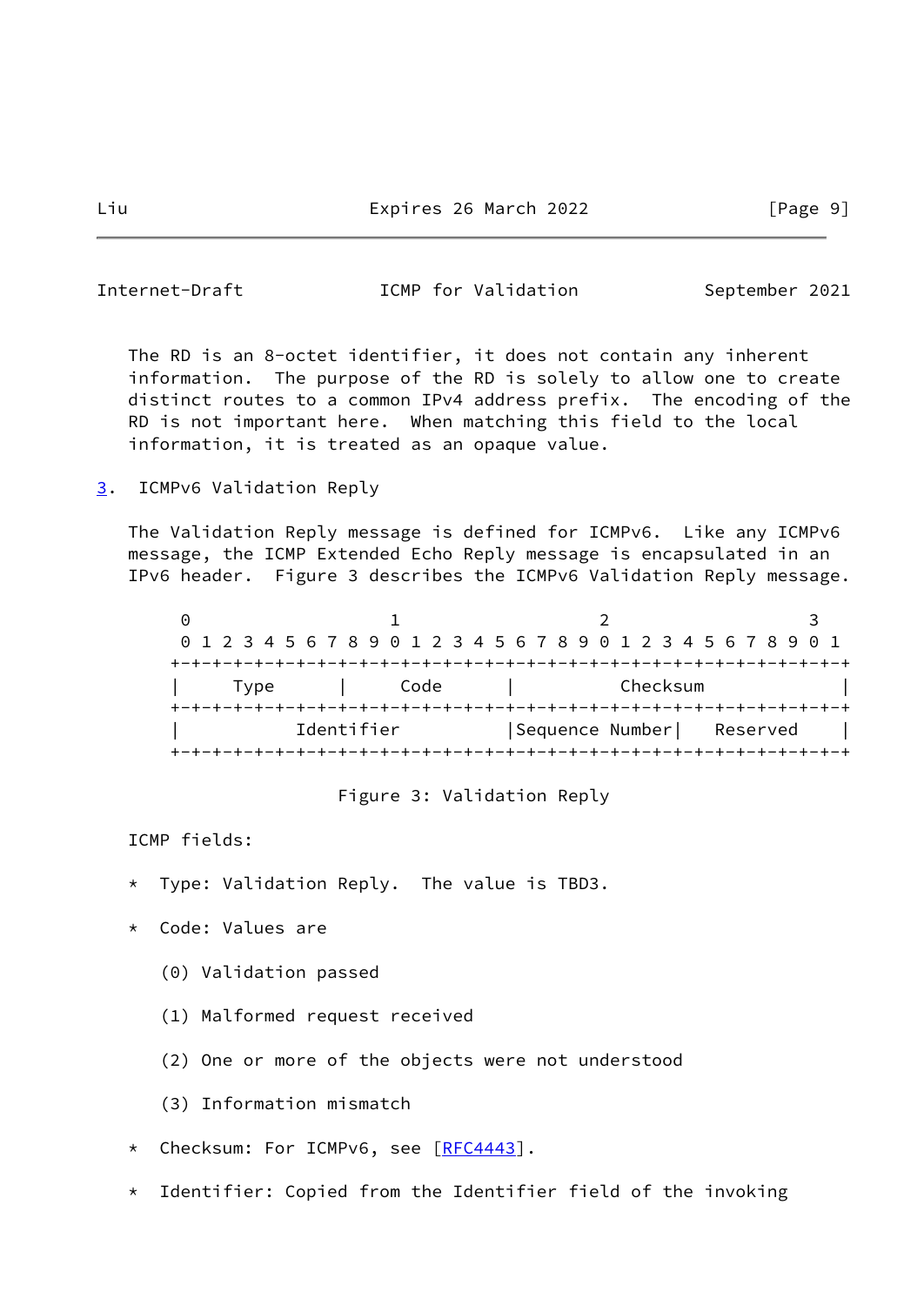Validation Request packet.

- \* Sequence Number: Copied from the Sequence Number field of the invoking Validation Request packet.
- <span id="page-11-0"></span>[4](#page-11-0). ICMP Validation Message Processing

Liu Expires 26 March 2022 [Page 10]

<span id="page-11-2"></span>Internet-Draft ICMP for Validation September 2021

<span id="page-11-1"></span>[4.1](#page-11-1). Sending a Validation Request

 A node that originates an ICMP validation request message SHOULD first determine which IP address needs to be verified with what information. How the sender node get the information is out of scope of the document.

 An ICMPv6 validation request contains one or more Validation Information objects, depending on how the user wants to do the validation. For example, an SRv6 service SID is related with an endpoint behavior and an IPv4 VPN prefix, if one wants to verify both information of the SID via one request message, an ICMPv6 validation request is sent with two validation information objects in it. Or one may choose to send two individual ICMPv6 validation requests, each carries one validation information object to verify these two information separately.

 The target IP is the IP address/SRv6 SID to be verified and MUST be a unicast address. The ICMPv6 validation request is sent with the target IP address/SRv6 SID set as the destination address of the IP header field without SRH, or set as the last segment with SRH. The Source Address of the ICMPv6 packet MUST be a unicast address belonging to the node.

 The Hop Limit SHOULD be set to 255 to prevent transit nodes from processing the validation request.

<span id="page-11-3"></span>[4.2](#page-11-3). Receiving a Validation Request

 All transit nodes process the validation request message like any other IPv6 data packet and hence do not require any change.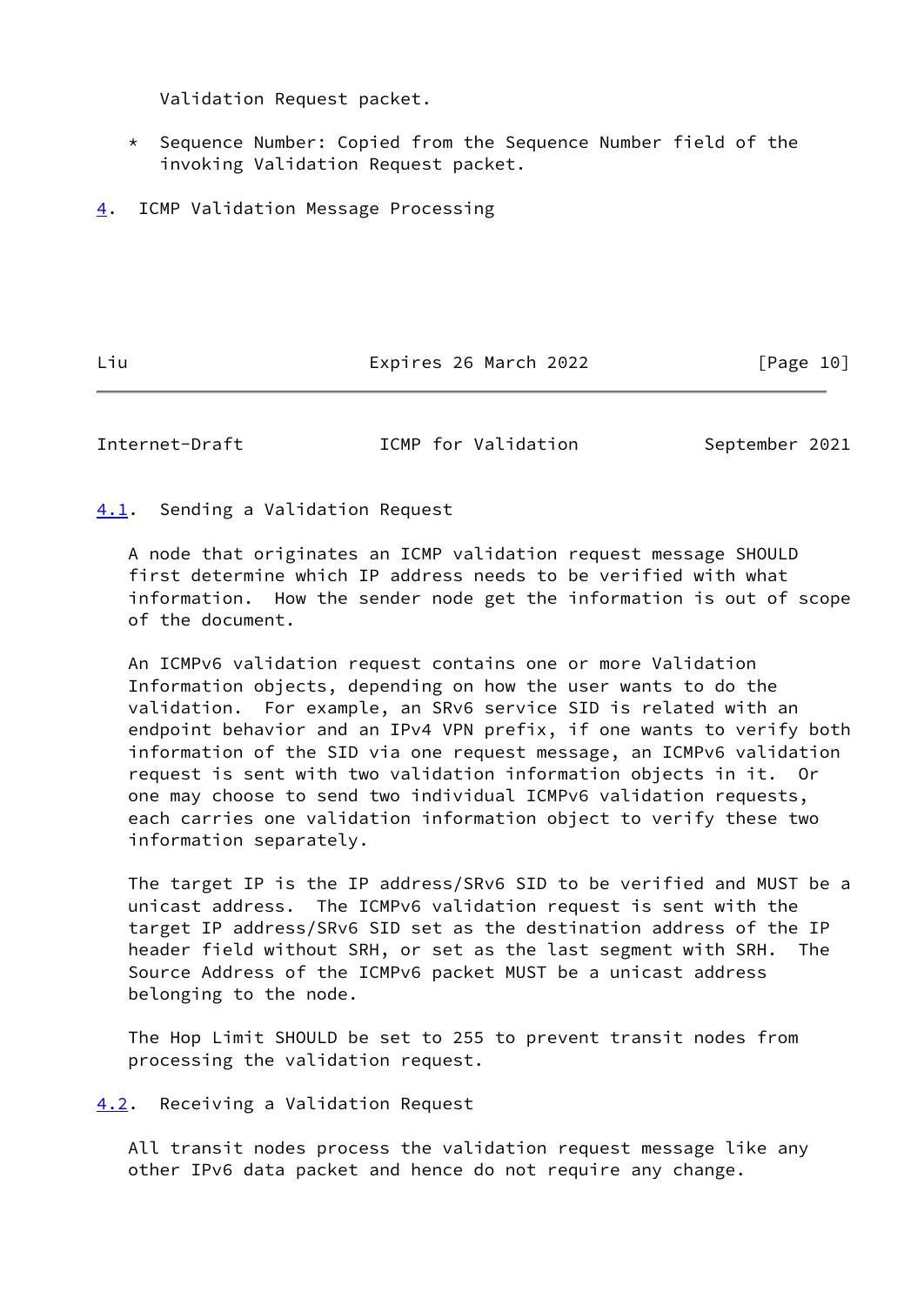As specified in [\[RFC4443](https://datatracker.ietf.org/doc/pdf/rfc4443)], if a router receives a packet with a Hop Limit of zero, or if a router decrements a packet's Hop Limit to zero, it MUST discard the packet and originate an ICMPv6 Time Exceeded message with Code 0 to the source of the packet. The source address SHOULD be set as a local address of the router.

 The target node is a node receiving an validation request where the target IP of that message is locally configured as a segment or local interface.

 When the validation request packet arrives at the target node, and any of the following conditions apply, the node MUST silently discard the incoming message:

\* The node does not recognize ICMP Validation Request messages.

|  | × |
|--|---|

Expires 26 March 2022 [Page 11]

<span id="page-12-1"></span>Internet-Draft **ICMP** for Validation September 2021

- \* The node has not explicitly enabled ICMP Validation functionality.
- \* The incoming ICMP Validation Request carries a Source Address that is not explicitly authorized for the incoming ICMP Validation Request type.
- \* The Source Address of the incoming message is not a unicast address.
- \* The Destination Address of the incoming message is not a unicast address.

 Otherwise, if the packet is well formed, the target node verifies the information encoded in the Validation Information Object against the corresponding local information.

<span id="page-12-0"></span>[4.3](#page-12-0). Sending a Validation Reply

 When a node receives an ICMPv6 Validation Request, it MUST format an ICMPv6 Validation Reply as follows:

- $*$  Copy the Source Address from the Validation Request message to the Destination Address of the Validation Reply.
- \* Copy the Destination Address from the Validation Request message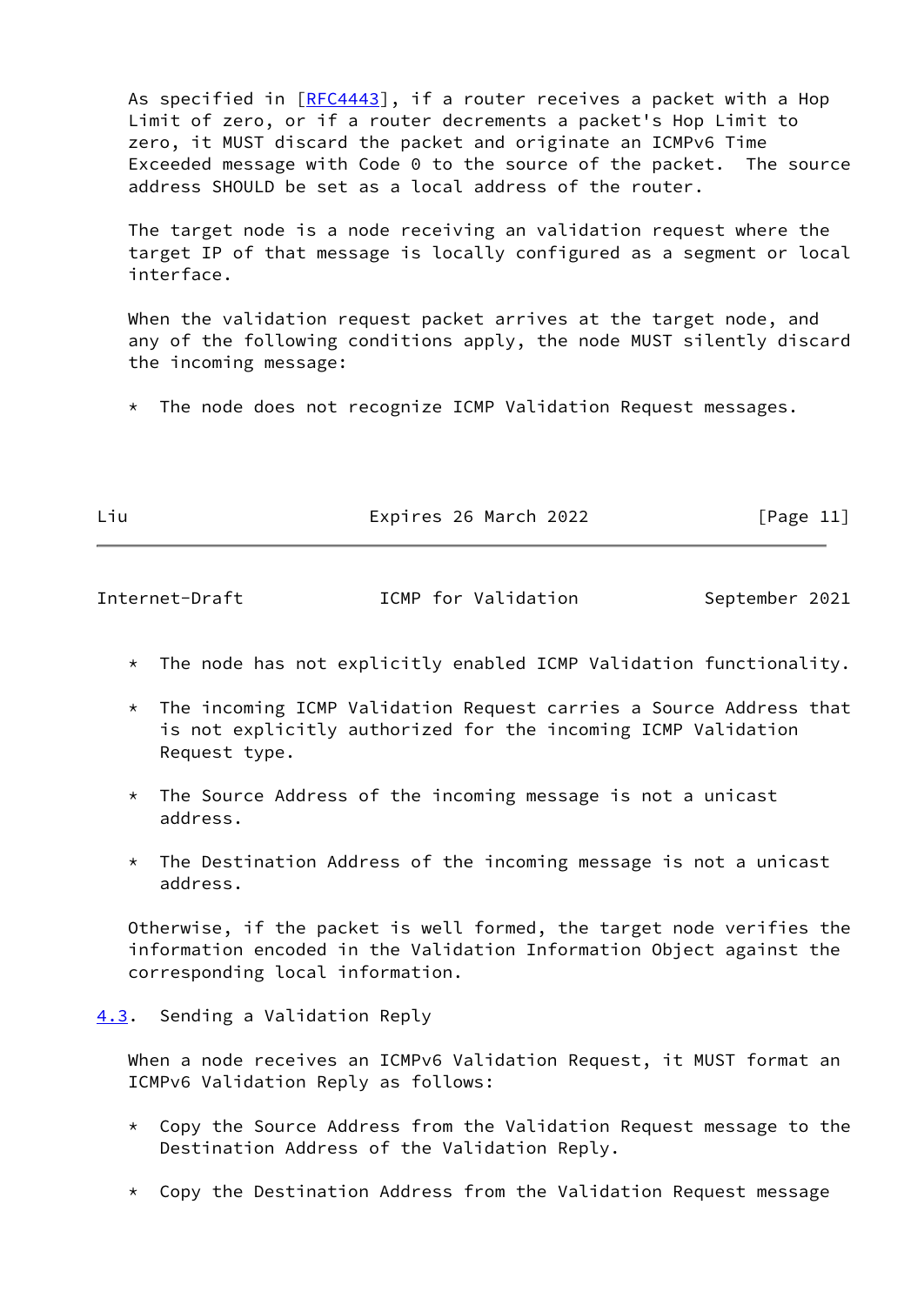to the Source Address of the Validation Reply.

- \* Set the Hop Limit to 255
- Set the Next Header to ICMPv6.
- \* Set the DiffServ codepoint to CS0 [\[RFC4594](https://datatracker.ietf.org/doc/pdf/rfc4594)].
- \* Set the ICMP Type to Validation Reply.
- $*$  Copy the Identifier from the Validation Request message to the Validation Reply.
- \* Copy the Sequence Number from the Validation Request message to the Validation Reply.
- \* Set the Code field as described in [Section 4.3.1](#page-13-0)
- \* Set the Checksum appropriately.
- \* Forward the ICMP Validation Reply to its destination.

Liu Expires 26 March 2022 [Page 12]

<span id="page-13-1"></span>Internet-Draft **ICMP** for Validation September 2021

#### <span id="page-13-0"></span>[4.3.1](#page-13-0). Return Code

 The Code field MUST be set to 0 if all the the information encoded in the Validation Information Object is consistent with the the corresponding local information on the target node.

 The Code field MUST be set to 1 if any of the following conditions apply:

- \* The ICMP Request does not include an ICMP Extension Structure.
- \* The ICMP Extension Structure does not only include the Validation Information Object(s).
- $*$  The query is otherwise malformed.

 The Code field MUST be set to 2 if one or more of the objects are not understood by the node.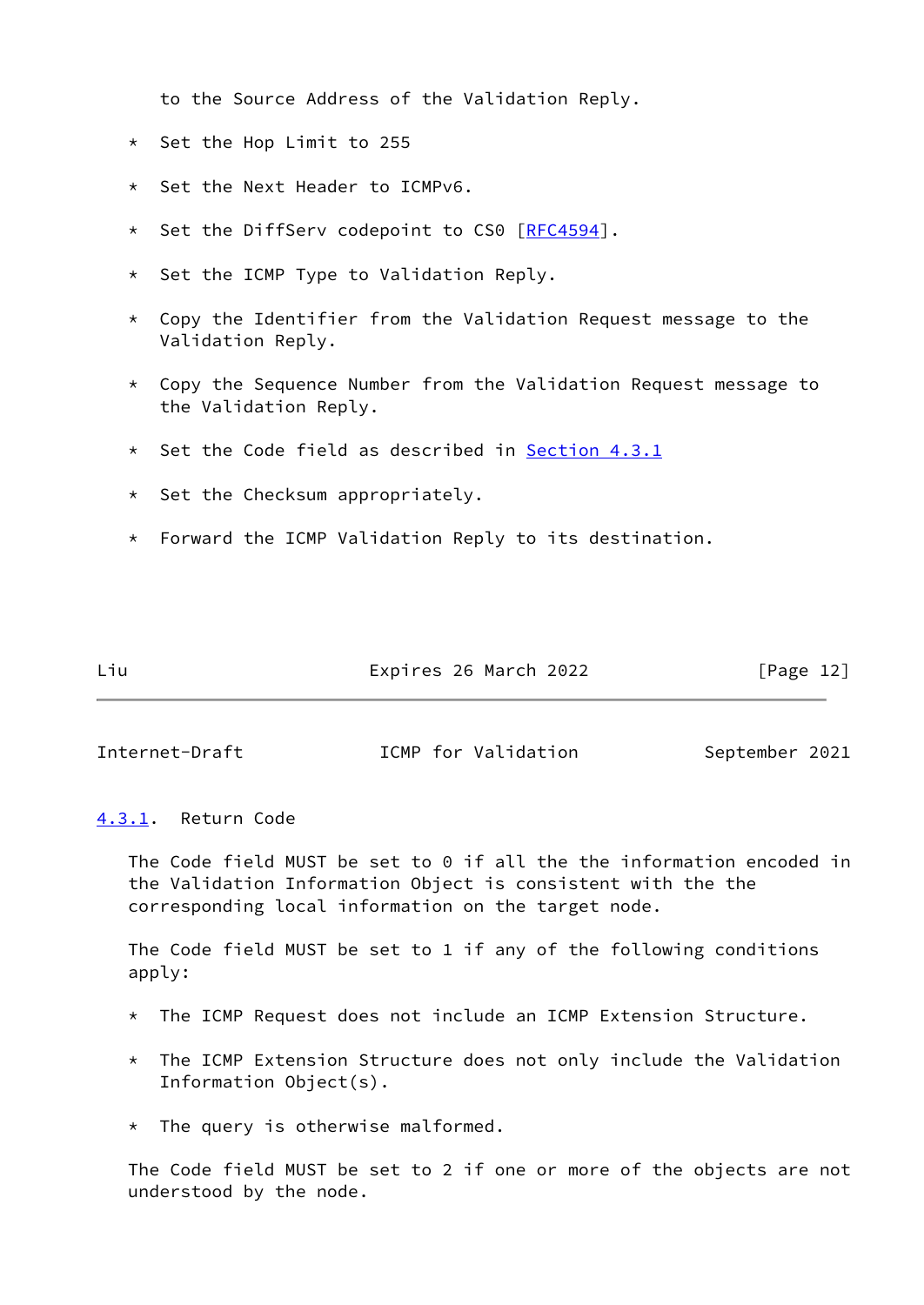The Code field MUST be set to 3 if the information in the Validation Information Object(s) is not consistent with the local information and validation is not passed.

<span id="page-14-0"></span>[4.4](#page-14-0). Receiving a Validation Reply

 A node should only receive a validation reply in response to a validation request that it sent. Thus, on receipt of a validation reply, the node should parse the packet to ensure that it is well formed, then attempt to match up the validation reply with a validation request that it had previously sent, using the Identifier and Sequence Number. If no match is found, the node ignores the echo reply.

<span id="page-14-1"></span>[5](#page-14-1). IANA Considerations

This document requests the following actions from IANA:

- \* Add an entry to the "ICMPv6 "type" Numbers" registry, representing the Validation Request. This entry has one code 0.
- \* Add an entry to the "ICMPv6 "type" Numbers" registry, representing the Validation Reply. This entry has the following codes:
	- (0) Validation passed
	- (1) Malformed request received
	- (2) One or more of the objects were not understood

| Expires 26 March 2022<br>Liu<br>[Page 13] |
|-------------------------------------------|
|-------------------------------------------|

<span id="page-14-2"></span>Internet-Draft **ICMP** for Validation September 2021

- (3) Information mismatch
- \* Add an entry to the "Validation Information Object Classes and Class Sub-types" registry, representing the Validation Information Object with C-types:
	- (1) Endpoint Behavior
	- (2) IPv6 Prefix IGP Algorithm
	- (3) SRv6 IGP-Adjacency Segment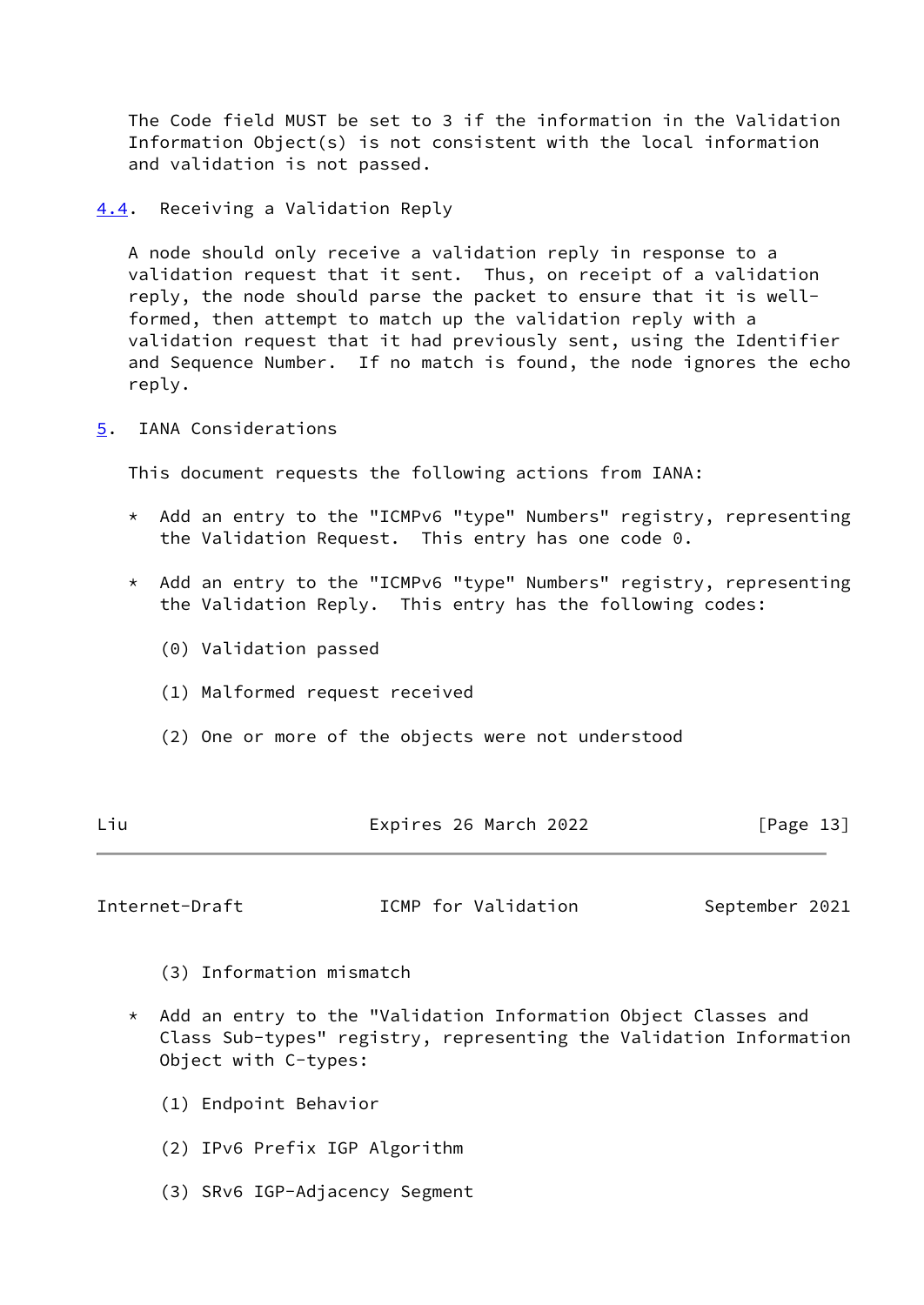- (4) VPN IPv4 Prefix
- (5) VPN IPv6 Prefix

 C-Type values are assignable on a first-come-first-serve (FCFS) basis with a range of 0-255.

 All codes mentioned above are assigned on a First Come First Serve (FCFS) basis with a range of 0-255.

<span id="page-15-0"></span>[6](#page-15-0). Security Considerations

Security considerations discussed in [\[RFC4443](https://datatracker.ietf.org/doc/pdf/rfc4443)] and [RFC4884] apply to this document.

 To protect against unauthorized sources using validation request messages to obtain network information, it is RECOMMENDED that implementations provide a means of checking the source addresses of validation request messages against an access list before accepting the message.

 The validation mechanism SHOULD be only used in the limited domain. The validation request contains the control plane information, policies should be implemented on the edge devices of the domain to prevent the information from being leaked into other domains.

 In order to protect local resources, implementations SHOULD rate limit incoming ICMP Request messages.

- <span id="page-15-1"></span>[7](#page-15-1). References
- <span id="page-15-2"></span>[7.1](#page-15-2). Normative References

|  | I<br>× |  |
|--|--------|--|
|  |        |  |

Expires 26 March 2022 [Page 14]

<span id="page-15-3"></span>Internet-Draft **ICMP** for Validation September 2021

 [RFC2119] Bradner, S., "Key words for use in RFCs to Indicate Requirement Levels", [BCP 14](https://datatracker.ietf.org/doc/pdf/bcp14), [RFC 2119](https://datatracker.ietf.org/doc/pdf/rfc2119), DOI 10.17487/RFC2119, March 1997, <[https://www.rfc-editor.org/info/rfc2119>](https://www.rfc-editor.org/info/rfc2119).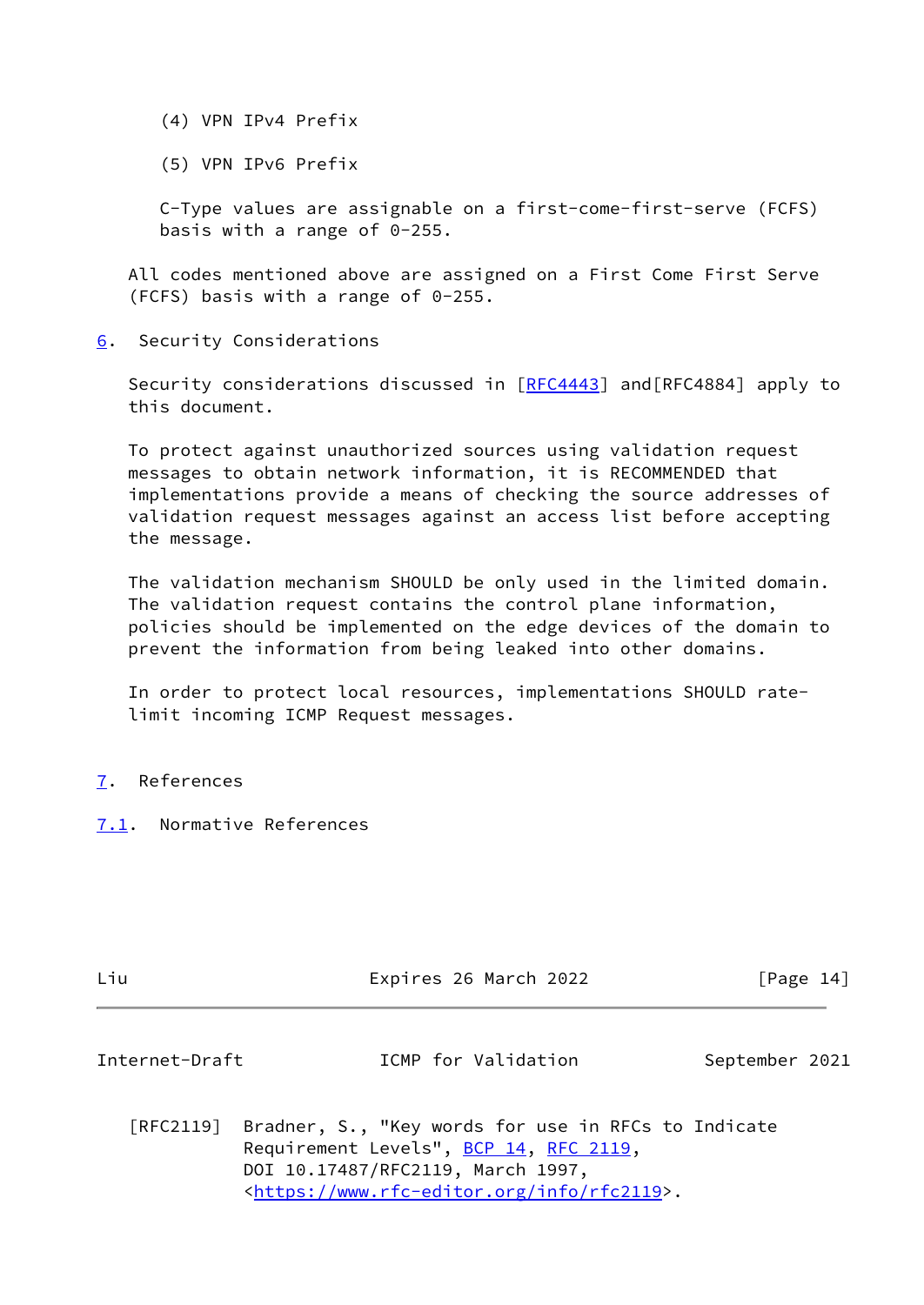- [RFC4203] Kompella, K., Ed. and Y. Rekhter, Ed., "OSPF Extensions in Support of Generalized Multi-Protocol Label Switching (GMPLS)", [RFC 4203](https://datatracker.ietf.org/doc/pdf/rfc4203), DOI 10.17487/RFC4203, October 2005, <[https://www.rfc-editor.org/info/rfc4203>](https://www.rfc-editor.org/info/rfc4203).
- [RFC4443] Conta, A., Deering, S., and M. Gupta, Ed., "Internet Control Message Protocol (ICMPv6) for the Internet Protocol Version 6 (IPv6) Specification", STD 89, [RFC 4443,](https://datatracker.ietf.org/doc/pdf/rfc4443) DOI 10.17487/RFC4443, March 2006, <[https://www.rfc-editor.org/info/rfc4443>](https://www.rfc-editor.org/info/rfc4443).
- [RFC4594] Babiarz, J., Chan, K., and F. Baker, "Configuration Guidelines for DiffServ Service Classes", [RFC 4594](https://datatracker.ietf.org/doc/pdf/rfc4594), DOI 10.17487/RFC4594, August 2006, <[https://www.rfc-editor.org/info/rfc4594>](https://www.rfc-editor.org/info/rfc4594).
- [RFC4884] Bonica, R., Gan, D., Tappan, D., and C. Pignataro, "Extended ICMP to Support Multi-Part Messages", [RFC 4884,](https://datatracker.ietf.org/doc/pdf/rfc4884) DOI 10.17487/RFC4884, April 2007, <[https://www.rfc-editor.org/info/rfc4884>](https://www.rfc-editor.org/info/rfc4884).
- [RFC5307] Kompella, K., Ed. and Y. Rekhter, Ed., "IS-IS Extensions in Support of Generalized Multi-Protocol Label Switching (GMPLS)", [RFC 5307](https://datatracker.ietf.org/doc/pdf/rfc5307), DOI 10.17487/RFC5307, October 2008, <[https://www.rfc-editor.org/info/rfc5307>](https://www.rfc-editor.org/info/rfc5307).
- [RFC8402] Filsfils, C., Ed., Previdi, S., Ed., Ginsberg, L., Decraene, B., Litkowski, S., and R. Shakir, "Segment Routing Architecture", [RFC 8402](https://datatracker.ietf.org/doc/pdf/rfc8402), DOI 10.17487/RFC8402, July 2018, <<https://www.rfc-editor.org/info/rfc8402>>.
- [RFC8986] Filsfils, C., Ed., Camarillo, P., Ed., Leddy, J., Voyer, D., Matsushima, S., and Z. Li, "Segment Routing over IPv6 (SRv6) Network Programming", [RFC 8986](https://datatracker.ietf.org/doc/pdf/rfc8986), DOI 10.17487/RFC8986, February 2021, <[https://www.rfc-editor.org/info/rfc8986>](https://www.rfc-editor.org/info/rfc8986).
- <span id="page-16-0"></span>[7.2](#page-16-0). Informative References

<span id="page-16-1"></span>[I-D.dskc-bess-bgp-car-problem-statement]

 Rao, D., Agrawal, S., Filsfils, C., Talaulikar, K., Decraene, B., Steinberg, D., Jalil, L., Guichard, J., Patel, K., and W. Henderickx, "BGP Color-Aware Routing

Liu Expires 26 March 2022 [Page 15]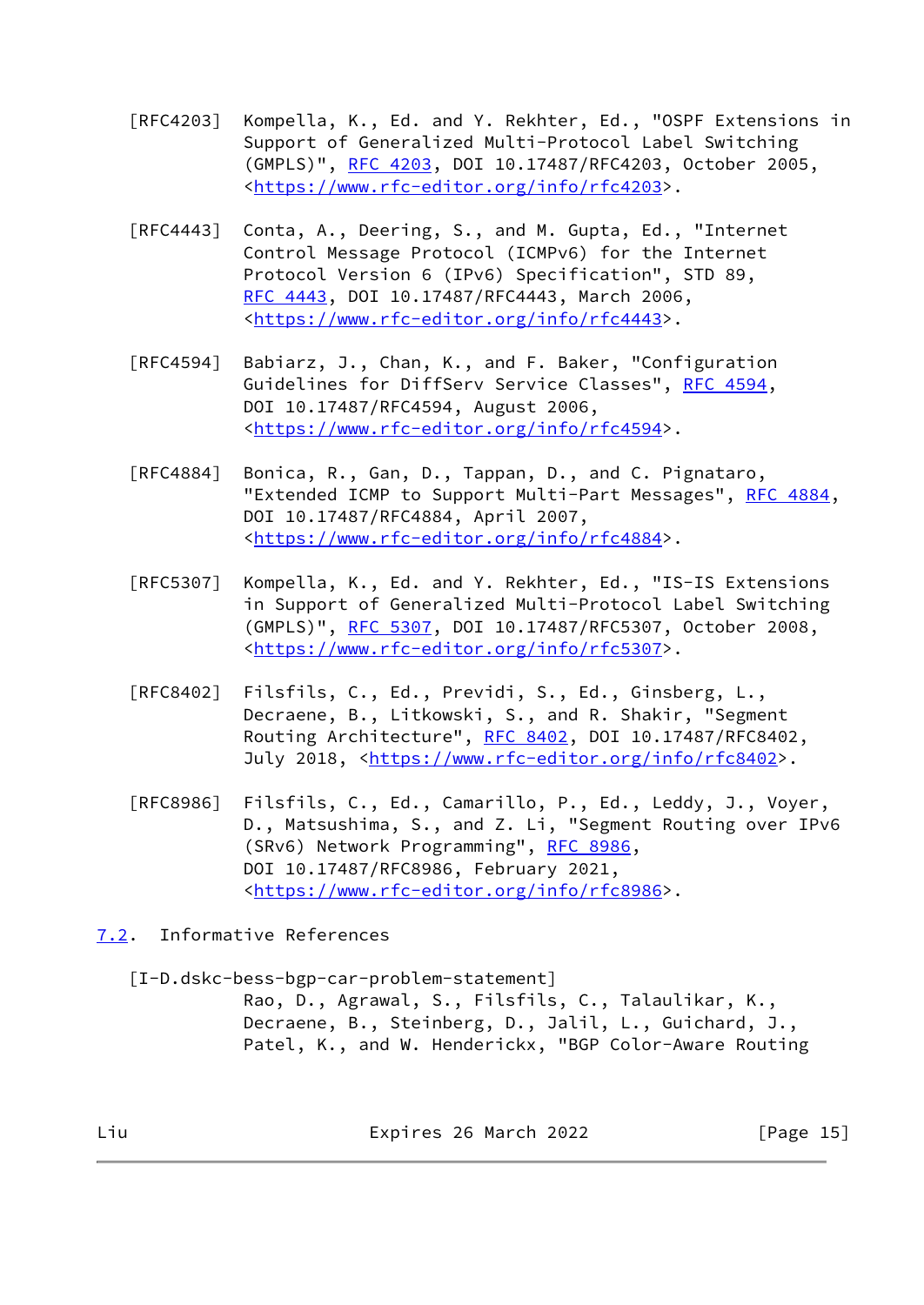Problem Statement", Work in Progress, Internet-Draft, [draft-dskc-bess-bgp-car-problem-statement-03,](https://datatracker.ietf.org/doc/pdf/draft-dskc-bess-bgp-car-problem-statement-03) 23 May 2021, <[https://datatracker.ietf.org/doc/html/draft-dskc-bess](https://datatracker.ietf.org/doc/html/draft-dskc-bess-bgp-car-problem-statement-03) [bgp-car-problem-statement-03>](https://datatracker.ietf.org/doc/html/draft-dskc-bess-bgp-car-problem-statement-03).

<span id="page-17-4"></span>[I-D.hegde-spring-mpls-seamless-sr]

 Hegde, S., Bowers, C., Xu, X., Gulko, A., Bogdanov, A., Uttaro, J., Jalil, L., Khaddam, M., Alston, A., and L. M. Contreras, "Seamless SR Problem Statement", Work in Progress, Internet-Draft, [draft-hegde-spring-mpls](https://datatracker.ietf.org/doc/pdf/draft-hegde-spring-mpls-seamless-sr-05) [seamless-sr-05](https://datatracker.ietf.org/doc/pdf/draft-hegde-spring-mpls-seamless-sr-05), 22 February 2021, <[https://datatracker.ietf.org/doc/html/draft-hegde-spring](https://datatracker.ietf.org/doc/html/draft-hegde-spring-mpls-seamless-sr-05) [mpls-seamless-sr-05](https://datatracker.ietf.org/doc/html/draft-hegde-spring-mpls-seamless-sr-05)>.

<span id="page-17-0"></span>[I-D.ietf-bess-srv6-services]

 Dawra, G., Filsfils, C., Talaulikar, K., Raszuk, R., Decraene, B., Zhuang, S., and J. Rabadan, "SRv6 BGP based Overlay Services", Work in Progress, Internet-Draft, [draft-ietf-bess-srv6-services-07,](https://datatracker.ietf.org/doc/pdf/draft-ietf-bess-srv6-services-07) 11 April 2021, <[https://datatracker.ietf.org/doc/html/draft-ietf-bess](https://datatracker.ietf.org/doc/html/draft-ietf-bess-srv6-services-07) [srv6-services-07>](https://datatracker.ietf.org/doc/html/draft-ietf-bess-srv6-services-07).

<span id="page-17-1"></span>[I-D.ietf-lsr-flex-algo]

 Psenak, P., Hegde, S., Filsfils, C., Talaulikar, K., and A. Gulko, "IGP Flexible Algorithm", Work in Progress, Internet-Draft, [draft-ietf-lsr-flex-algo-17](https://datatracker.ietf.org/doc/pdf/draft-ietf-lsr-flex-algo-17), 6 July 2021, <[https://datatracker.ietf.org/doc/html/draft-ietf-lsr](https://datatracker.ietf.org/doc/html/draft-ietf-lsr-flex-algo-17) [flex-algo-17>](https://datatracker.ietf.org/doc/html/draft-ietf-lsr-flex-algo-17).

<span id="page-17-2"></span>[I-D.ietf-lsr-ip-flexalgo]

 Britto, W., Hegde, S., Kaneriya, P., Shetty, R., Bonica, R., and P. Psenak, "IGP Flexible Algorithms (Flex- Algorithm) In IP Networks", Work in Progress, Internet Draft, [draft-ietf-lsr-ip-flexalgo-03,](https://datatracker.ietf.org/doc/pdf/draft-ietf-lsr-ip-flexalgo-03) 14 May 2021, <[https://datatracker.ietf.org/doc/html/draft-ietf-lsr-ip](https://datatracker.ietf.org/doc/html/draft-ietf-lsr-ip-flexalgo-03) [flexalgo-03](https://datatracker.ietf.org/doc/html/draft-ietf-lsr-ip-flexalgo-03)>.

<span id="page-17-3"></span>[I-D.ietf-spring-sr-service-programming]

 Clad, F., Xu, X., Filsfils, C., Bernier, D., Li, C., Decraene, B., Ma, S., Yadlapalli, C., Henderickx, W., and S. Salsano, "Service Programming with Segment Routing", Work in Progress, Internet-Draft, [draft-ietf-spring-sr](https://datatracker.ietf.org/doc/pdf/draft-ietf-spring-sr-service-programming-05) [service-programming-05](https://datatracker.ietf.org/doc/pdf/draft-ietf-spring-sr-service-programming-05), 10 September 2021, <[https://datatracker.ietf.org/doc/html/draft-ietf-spring](https://datatracker.ietf.org/doc/html/draft-ietf-spring-sr-service-programming-05) [sr-service-programming-05>](https://datatracker.ietf.org/doc/html/draft-ietf-spring-sr-service-programming-05).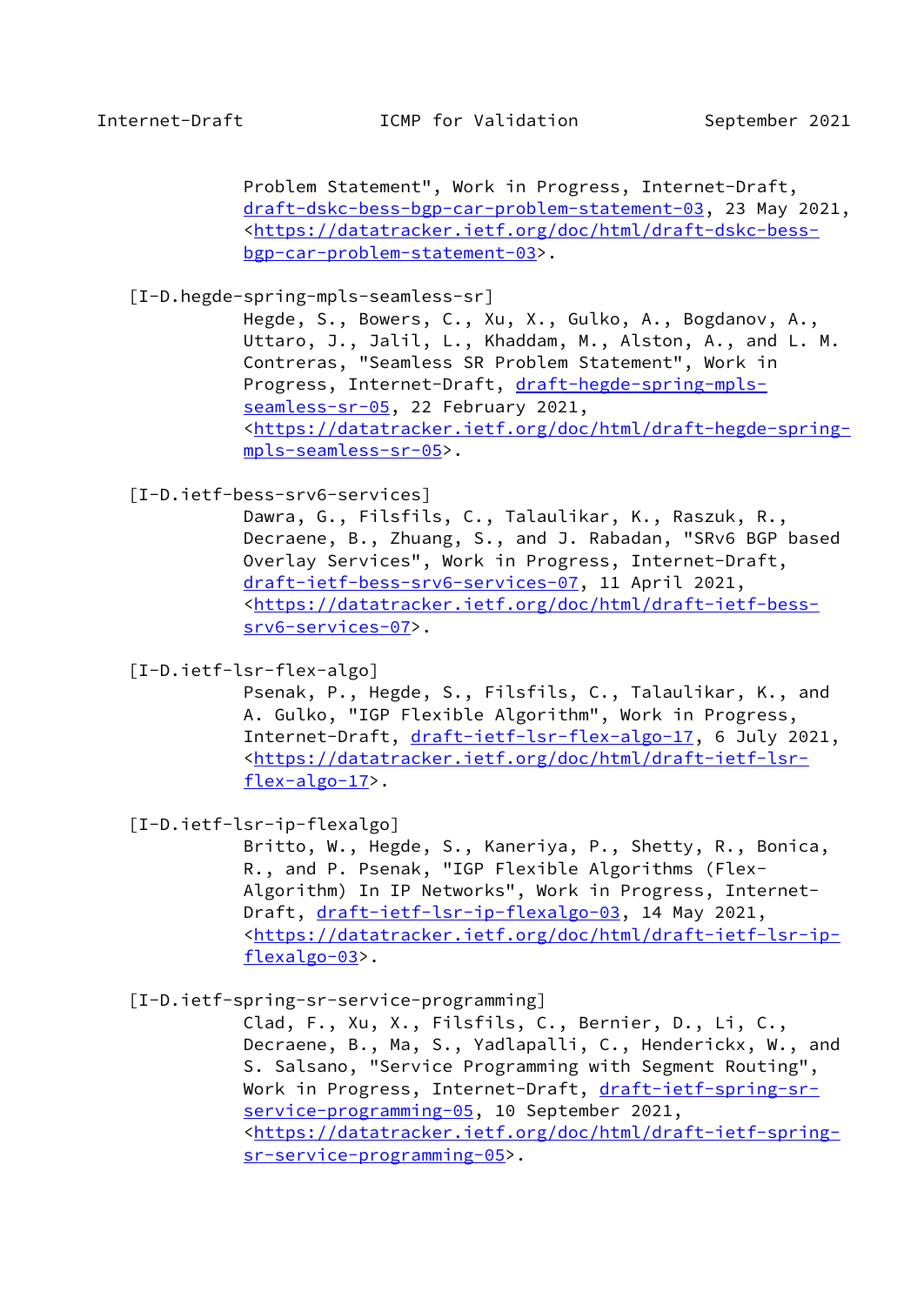# <span id="page-18-0"></span>Internet-Draft **ICMP** for Validation September 2021

- [RFC4365] Rosen, E., "Applicability Statement for BGP/MPLS IP Virtual Private Networks (VPNs)", [RFC 4365](https://datatracker.ietf.org/doc/pdf/rfc4365), DOI 10.17487/RFC4365, February 2006, <[https://www.rfc-editor.org/info/rfc4365>](https://www.rfc-editor.org/info/rfc4365).
- [RFC5036] Andersson, L., Ed., Minei, I., Ed., and B. Thomas, Ed., "LDP Specification", [RFC 5036](https://datatracker.ietf.org/doc/pdf/rfc5036), DOI 10.17487/RFC5036, October 2007, [<https://www.rfc-editor.org/info/rfc5036](https://www.rfc-editor.org/info/rfc5036)>.
- [RFC8029] Kompella, K., Swallow, G., Pignataro, C., Ed., Kumar, N., Aldrin, S., and M. Chen, "Detecting Multiprotocol Label Switched (MPLS) Data-Plane Failures", [RFC 8029](https://datatracker.ietf.org/doc/pdf/rfc8029), DOI 10.17487/RFC8029, March 2017, <[https://www.rfc-editor.org/info/rfc8029>](https://www.rfc-editor.org/info/rfc8029).

Author's Address

 Yao Liu ZTE Nanjing China

Email: liu.yao71@zte.com.cn